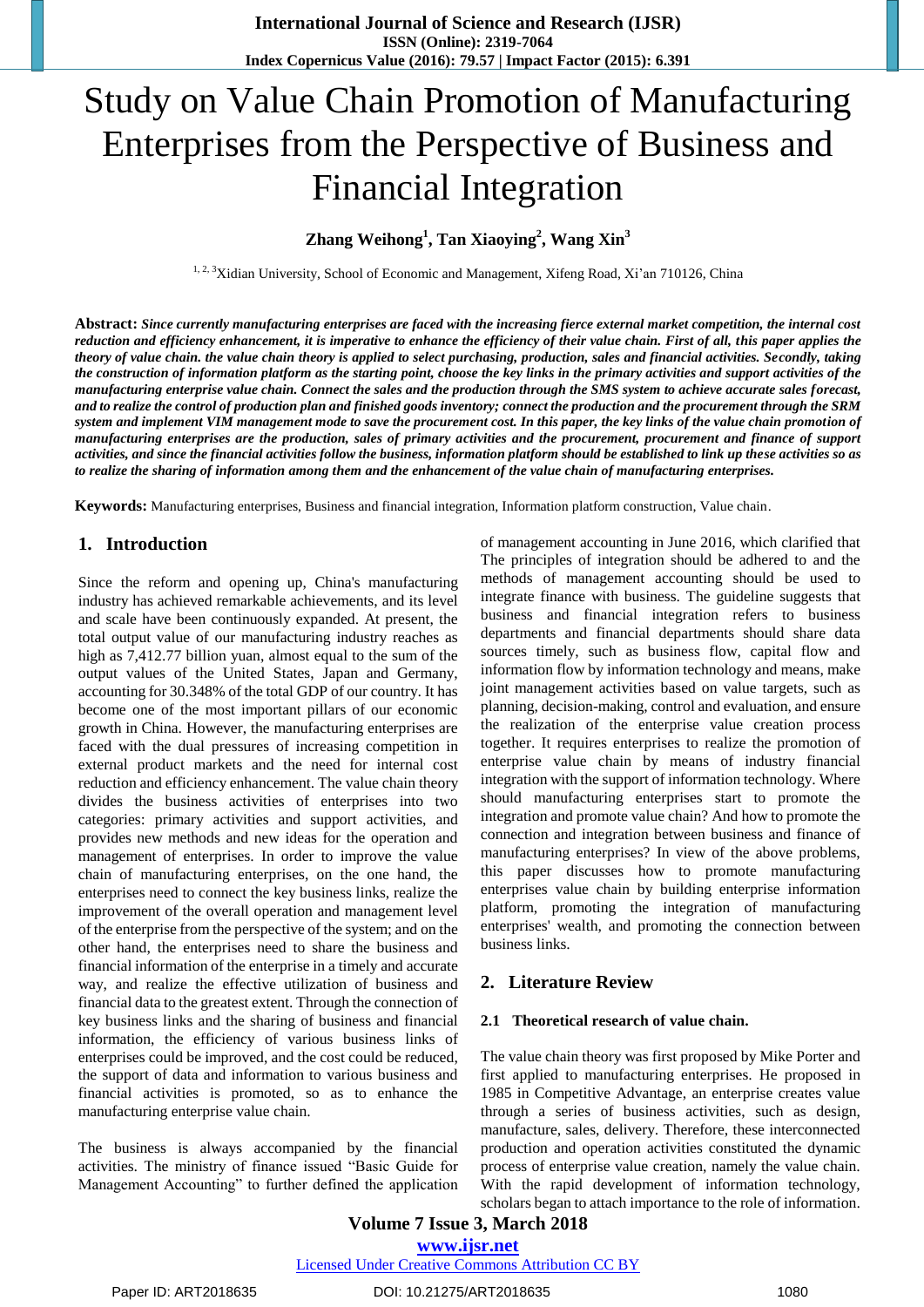# **International Journal of Science and Research (IJSR) ISSN (Online): 2319-7064 Index Copernicus Value (2016): 79.57 | Impact Factor (2015): 6.391**

Peter Hines emphasized the role of information technology in R&D, production and marketing, and classified information technology as a supporting activity for enterprises [1]. Jeffery f. Rayport et al. (1995) argued that enterprises created value through the collection, organization, selection, synthesis and distribution of information, which constituted the virtual value chain of enterprises [2].

In the late 1990s, the theory of value chain was introduced into China, which was originally applied in manufacturing industry and was regarded as a series of continuous activities in the process of converting raw materials into a series of final products. Yin Meiqun, Hu Yangliu (2005) argued that the business processes of an enterprise formed a chain structure to create and increase value. The chain structure was the value chain. They believed that to achieve the goal of maximizing the value of the enterprise, the R  $\&$  D, procurement, production, sales and service, human resources management and other aspects of enterprises should be integrated, and the ability to deal with cash flow, logistics and information flow should be enhanced [3].

In application of enterprise value chain, Yu Fengcheng et al. (2013), Liu Xiaojing et al. (2017) used the theory of Porter value chain to analyze the composition of the enterprise value chain and reengineer business processes from different dimensions so as to reduce enterprises cost, speed up the flow of funds, improve the quality of business operations and enhance the overall competitiveness of enterprises [4][5].

Zhang Huaping (2011) analyzed the impact of value chain accounting process reengineering on process control [6] Chen Yiyun (2016) put forward that accounting business process reengineering should be guided by the concept of value chain management accounting. He believed that accounting, evaluating the creative ability of different links to enterprise value, expanding the accounting elements and forming new view of space and time should be conducted by the rules of business processes [7].

# **2.2 Research on business and financial integration.**

American scholar Robert Kaplan and David Norton proposed in "Strategic Map" that the method of cost estimation should be based on the activity in 1985. It is the basic source of the theoretical ideas of the business and financial integration, provides enterprises with a more reasonable and precise calculation of the price, and provide the data and decision-making basis for internal control budget. A. Bonfiglioli (2007) assessed the costs and benefits of economic performance in 70 countries, and concluded that the business and financial integration had a direct positive impact on productivity [8].

Since the 21st century, domestic scholars have successively studied the integration of management accounting and financial accounting, business activities and financial activities, and generally emphasized the necessity of enterprises for business and financial activities. Wu Deyong (2007) first proposed that the root cause of the problems in enterprise management and control was the disconnection between business and financial management, and put forward

that business and financial integration are the inevitable trend of enterprise development [9]. Liu Yi et al.( 2014) analyzed the differences and relations of management accounting and financial accounting, as well as the necessity and feasibility of management accounting and financial accounting, At the same time, the suggestions in the process of integration were also described [10]. Liu Yuehua and Wei Rong (2013) made a summary of the current situation and development trend of financial management function transformation through questionnaire survey [18].

However, there are few researches on how to achieve the integration of businiss and finance in enterprises. Hong Mei (2016) integrates value management into its business management based on the management system of J Company's business and financial integration, and integrates production data, business data and financial data with the management mode of integrated management platform and multiple-dimension platforms [12].

Above all, we can find: 1) The current research on enhancing the value chain of manufacturing enterprises focused on the optimization of a certain or some basic business process in the value chain, but ignore the relationship between the different business, the mutual synergies and other aspects. However, in the process of operation, the system should be the optimal target, and the enterprise should improve the overall management ability, in order to achieve the upgrading of the enterprise value chain. 2) In the aspect of enhancing the choice of the value chain, the research focuses more on the optimization and reconstruction of the business processes, and the study of the business and finance integration focuses more on its importance, feasibility and precautions. the research on how to promote the integration to improve enterprise's value chain is less.

At present, some scholars have paid attention to the basic business links and neglected the financial activities, procurement and other activities in the auxiliary business. This paper argues that the business activities and financial activities of manufacturing enterprise are accompanied. Therefore, it is of certain research value that selecting of procurement, production, sales, finance and other important links as the starting point to connect the key businesses in basic business and auxiliary of manufacturing enterprises through the construction of information platform, to improve the value chain of manufacturing enterprise.

# **3. The General Idea of Value Chain Promotion in Manufacturing Enterprises**

#### **3.1 The general idea to enhance the value chain of manufacturing enterprises based on the information platform construction**

The value chain theory divides the business into two types: primary activities and support activities. The inbound logistics, operation, outbound logistics, marketing and sales, service are regarded as the primary activities, and the infrastructure (including administrative procedures, and financial activities of enterprises, etc.), human resource

# **Volume 7 Issue 3, March 2018 [www.ijsr.net](file:///D:\IJSR%20Website\www.ijsr.net)**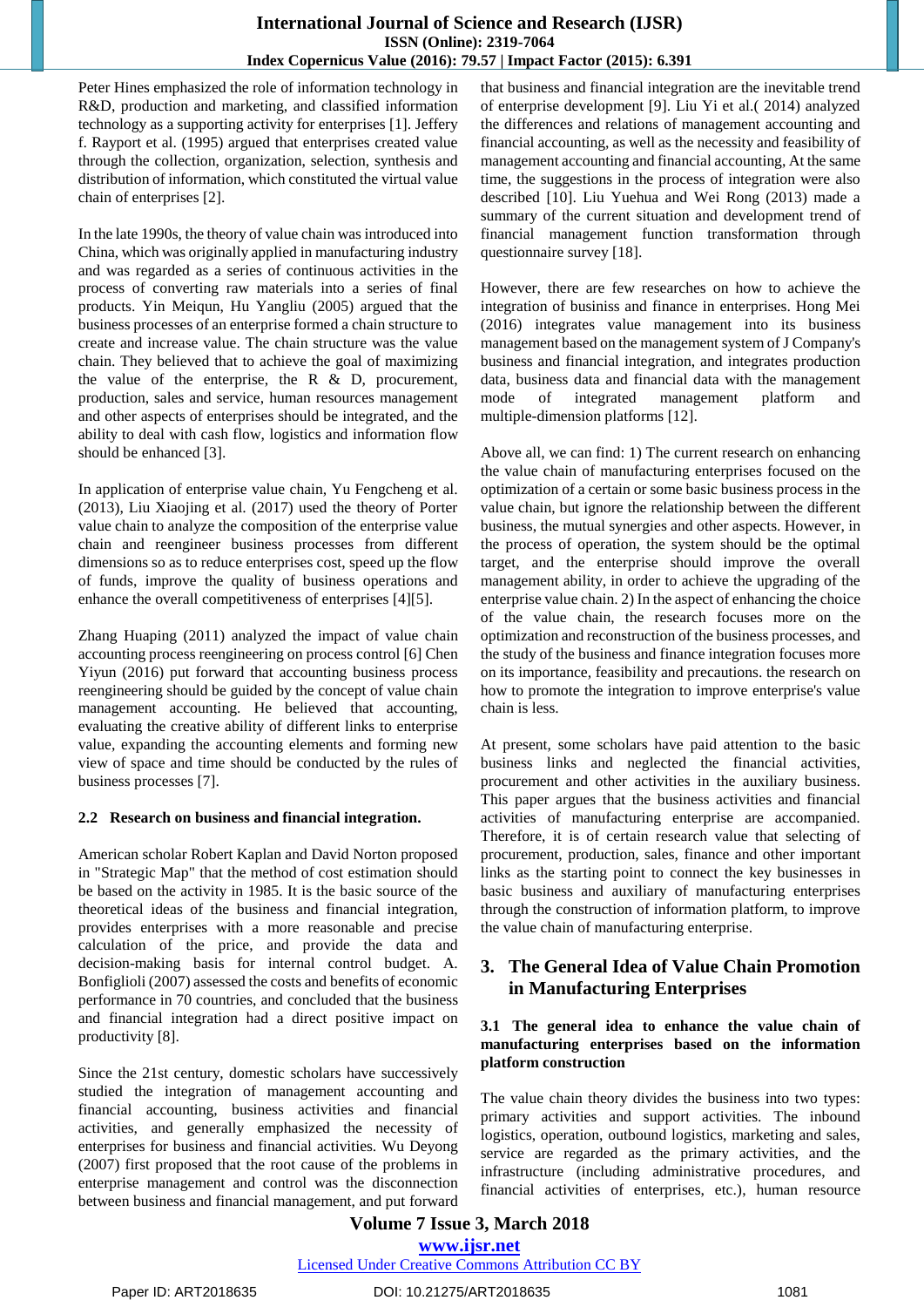management, technology development, procurement and other services as support activities.

Currently, the promotion of manufacturing enterprise's value chain is in a bottleneck. The problems in its production and operation are as follows: First, it only focuses on single primary activity in the value chain, lacks systematic perspective and does not link up the business in the value chain, resulting in the business each acts in its own way. Second, the data transmission between each business is not smooth, cannot be shared timely and effective, especially the communication between business and financial, and the financial data cannot reflect the current state of the business economy timely and accurately.

In order to solve the above problems, this paper applies the value chain theory. On the one hand, according to the characteristics of manufacturing enterprises taking product manufacturing as the core and purchasing, production and sales as their main business operations, the paper chooses the procurement and financial activities of the support activities, production and sales of the primary activities of manufacturing enterprises as the important part of realizing the overall improvement of its value chain. On the other hand, with the information platform as the starting point, connect financial activities with purchasing, production, sales by building and connecting the information platforms, optimize and reconstruct the links between business in the enterprise value chain, to enhance the competitive advantage of enterprises. In addition, promote the mutual transmission and sharing of all kinds of information of enterprises, and make full use of business, financial information maximally by the establishment of information platform, to realize the promotion of its value chain. The overall framework of information platform construction to enhance the value chain of manufacturing enterprises from the perspective of the business and financial integration is shown as Figure 1.



**Figure 1:** The overall frame of promoting the manufacturing enterprise value chain with information platform construction

#### **2.2 The concrete idea of building the information platform**

In the process of setting up the information platform and integrating business and financial, manufacturing enterprises need to make full use of the enterprise resource planning system and other kinds of information platforms. While expanding the scope of application of information technology tools, manufacturing enterprises should also construct enterprise information platform, which takes enterprise resource planning system(ERP) system as the core, and is composed of the supplier relationship management(SRM) system, sales management system(SMS) system. And the business, financial links of the manufacturing enterprises should be connected with constructing the information platform, to connect the business and financial links. The construction frame structure of the information platform for each business is shown in Figure 2.



construction linking business

In the sales and production business connectivity, the information of sales and production should be shared and the financial management need to be enhanced. On the one hand, based on the company's strategic plan, marketing department should timely and accurately predict the sales of products in different regions and different types through the SMS system, in order to decompose the company's annual strategic plan and make the company's sales target more accurate and detailed. According to the detailed sales plan, production department should make a reference production plan through the ERP system, and place production orders. The connection between ERP system and SMS system can be used to link sales orders and inventory management. Therefore, with the precise sales plan and actual sales, the production department can make the production additional plans and adjust the actual production to achieve "manufacturing-according-to-sale", so that the sales and production can be managed collaboratively, and sales demand can be met timely. On the other hand, with the SMS system, the financial documents and funds can be delivered timely, and the financial management and dealer management of enterprises are promoted.

In the production and procurement connectivity, the information of production, procurement needs and inventory should be shared, and financial management should be improved. On the one hand, with the precise formulation and adjustment of the production plan in the ERP system, it sends the production plan, the material requirements and consumption in the actual production process to the SRM system. The SRM system generates the purchasing after analyzing of production information (procurement plan) and independent demand automatically, and timely replenishment of inventory, while the actual warehouse inventory reached the lowest warning line, in order to achieve the "zero inventory" management of production materials. On the other hand, with the SRM system, the timely delivery of corporate financial documents and funds will be realized and the financial management and supplier management of enterprises will be enhanced.

In the connection of each system, Through the construction of

# **Volume 7 Issue 3, March 2018 [www.ijsr.net](file:///D:\IJSR%20Website\www.ijsr.net)**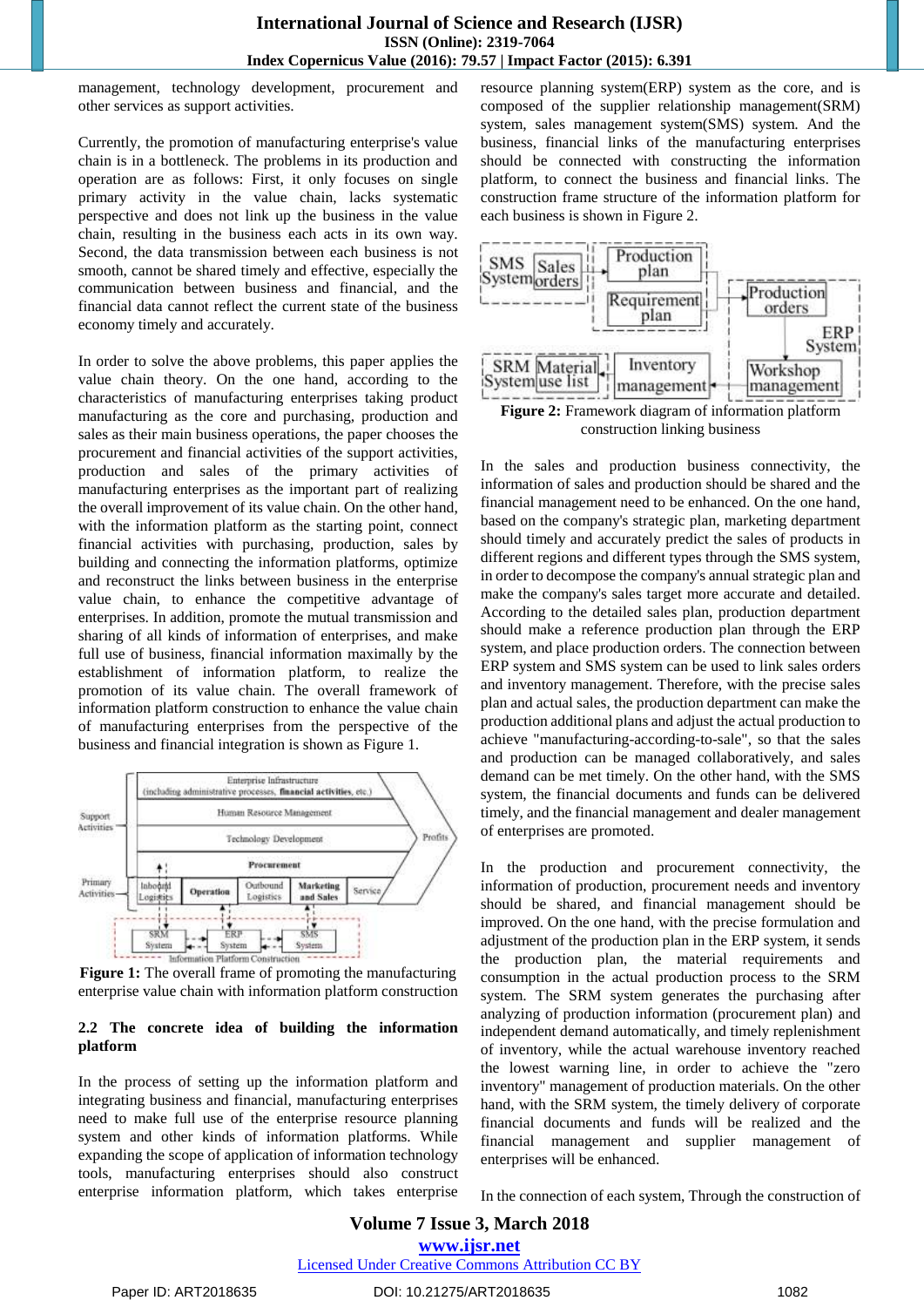an information platform and the establishment of data collection and exchange channels between various information platforms, the finance department is closely linked with other business, and the management activities of business and finance is linked, units to conduct in tandem. Financial management is integrated into business management to achieve business and finance integration

# **4. Empirical Analysis**

X company was founded in 1999, mainly engaged in the research and development, production and sales of green vehicles. At present, it has five production bases in Wuxi, Tianjin, Xiangyang, Dongguan, with a number of independent research and development of patented technology and a systematic and comprehensive marketing network. Its products are exported to Europe, the United States and Southeast Asia more than 70 countries and regions, the annual output value 1.5 million. In 2016, the sales volume reached more than 2 billion, leading the industry.

As a manufacturing enterprise, X company only attaches importance to a single primary activity, which result in the fragmentation of each business and financial activities, and the difficulty in business and financial information sharing. In order to realize the interconnection and mutual cooperation among the important links in the value chain, the value chain upgrade program should appling the idea of business and financial integration, taking the construction of information platform as the starting point, share all business information and financial information, and link the procurement, production, sales, finance organically. This paper will discuss the connection between sales business, production business and purchasing business from the perspective of information platform construction, supplier/distributor management, business and finance integration.

#### **3.1 Build the SMS system to connect sales and manufacturing operations.**

Data analysis and sales forecasting. First of all, the forecasting module of SMS system extracts the historical sales volume and product model data of ERP system, and based on the exponential smoothing, predicts sales model and sales data of each month to decomposes the annual plan. At the same time, the dealer submits the forecast orders, and the regional manager approves them and completes the summary to the marketing apartment and the factories in the OA system. And these data should be passed into the ERP system to form a monthly sales plan data, and be used to make the reference production plan by the production department to ensure the smooth production of products, and to reduce the inventory of finished products on the premise of ensuring sales activities smoothly. Secondly, the dealers place orders in the ordering module of SMS system. If the orders are forecasted, the products will be delivered soon, but if they are not the predicted orders, they"ll be sent to the production department timely to form the production orders via the ERP system, and the products will be produced and delivered timely. In addition, with the SMS system and ERP system, X company can automate the whole process of advance payment,

customer's order, credit approval, sales and delivery, account checking, invoicing, receivable cancellation and information backfilling and so on.

The business and financial integration. On the one hand, in terms of financial document transfer, the cost control system based on OA system is developed and applied which is connected with the ERP system. After distinguishes the type of business and nature of the cash flow, the approved payment can pass into ERP system to generate accounting certificate intelligently. Before the business, the handling person shall apply for approval in the office automation system of OA, and the cost control system will automatically record the estimated cost amount to complete the budget occupation. Finally, the expense control system will automatically complete the budget verification when the handling person actually reimburses. With the system, budget accounting, appending, adjustment, write-off, rolling, liquidation and other dynamic information are synchronously passed into the budget management report and the corporate statement subject map, and the monitoring, warning and analysis of the standard are completed in real time. On the other hand, with regard to the transfer of funds, after obtaining the sale order, the sales department evaluate the credit of the dealer via the SMS system. If the dealer's credit limit is less than the order, the system automatically reminds the dealer to pay the advance payment, and the delivery will be released after receiving payment. For dealers with higher credit lines, the system automatically reminds the production department and the warehouse department to produce and deliver the goods, and reminds the finance department to manage accounts receivables, thus greatly reducing the receivables risk of the company. which could reduce the accounts receivable risk of X company. After each sales order is completed, the system automatically update the dealer's credit level, for those who do not deliver the payment, automatically mark bad credit, and reduce their credit limit.

#### **3.2 Build the SRM system to link manufacturing operations with purchasing operations.**

The analysis and processing of data. Through the connection of the ERP system and the SRM system, the production plan of the production department and the material requirements and consumption in the production process are passed to the purchasing department. The VMI management mode is introduced. According to the material demand planning and the inventory of supplier, a VMI purchase order is automatically formed. At the same time, a list of VMI consumption is generated in the SRM system, so as to inventory could be replenished timely to support the continued business operations, when the actual inventory in warehouse reaches the minimum warning line. In this way, all kinds of information can be reported to both parties in a timely manner, so as to reduce the process of purchasing business, reduce the processing time of purchasing business and save the purchasing cost. In addition, through the timely sharing of production plans and actual production situations, the Company carried out raw material inventory business "with production demand" to realize accurate control of procurement requirements and reduce raw material inventory costs.

# **Volume 7 Issue 3, March 2018**

**[www.ijsr.net](file:///D:\IJSR%20Website\www.ijsr.net)**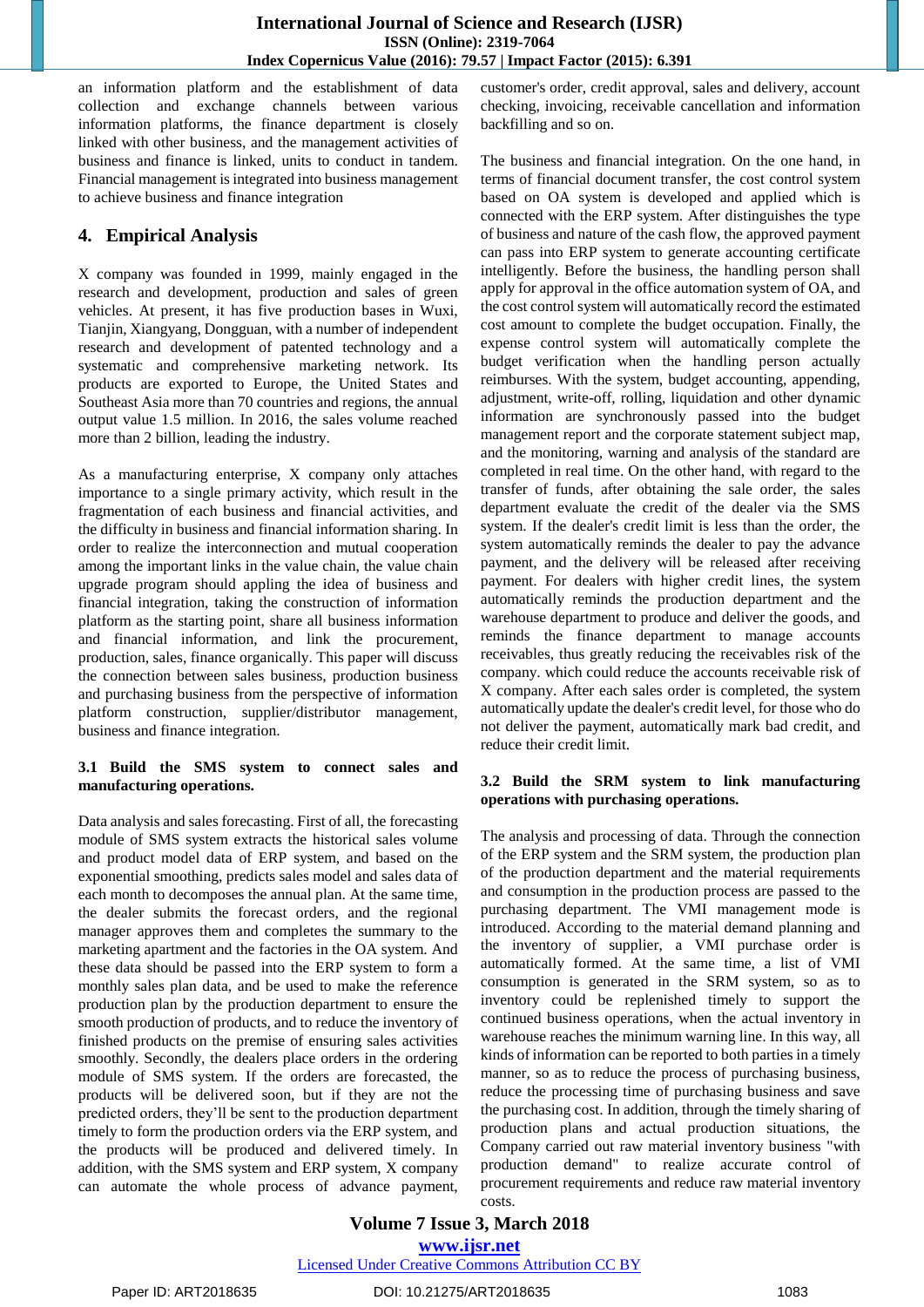The business and financial integration. On the one hand, in terms of financial credentials passed, the SRM system can dynamically synthesize the supplier's information, purchase orders and materials storage etc., at the same time, complete the accounting bookkeeping in the ERP system. Moreover, combining with the state administration of taxation of VAT tax system, the information of invoice and the actual tickets can be imported, and the accounts payable, write-off and other billing functions can be done by the ERP system, which has realized the automatic information transfer and transformation, which avoids the error prone manual input, make the informastin easy to use again. On the other hand, in terms of capital flow, after formulating the purchase plan, forming the purchase order, X company placing an order with a supplier. In the process, the finance department should manage the accounts payable.

in the library tube department pay the payment after the Treasury. For orders that require partial payment in advance, the financial department advances the payment in advance and pays the rest bill after the warehouse department checks the receipt and storage.

#### **3.3 Link the SMS system to the CRM system with ERP system, to achieve the interaction between business information and financial information.**

X company realizes the connection between SMS and SRM system through ERP system. Firstly, link the inventory management to sales orders, and generate production orders via the ERP system according to the production planning. For the orders which needn"t have production adjustments, according to the sales plan, this month's production plan is generated automatically in the ERP system. For the demand beyond the production plan, obtain the sales orders through the SMS system, and the ERP system accepting credentials from SMS system, automatically generate additional production plan to adjust the production. At this moment, the ERP system integrates them with the normal production plan of the current month to meet the sales demand timely. Secondly, production plans, production orders and other information is sent to the SRM system, and make a procurement plan in SRM.

With the effective connection between the ERP system and the production information system of the workshop, the actual production and material conditions, etc. can be queried, in order to match the resources, to achieve the timely material delivery, to prevent the production material backlog, and to reduce the waste and the risk of material damage.

The business and financial integration. In the process of production, the integration is mainly reflected in the accounting of product cost. The schedules of all kinds of management cost and manufacturing cost are sent into the ERP system, such as recipients table of material, production schedule of completion, the detail of equipment maintenance/scrap, which lays the foundation for the cost accounting of the final unit product.

The linkage of SMS system and SMS system SRM system improves the level of zero inventory management of finished goods and raw materials, thereby reducing the company's inventory management costs, improving the efficiency of inventory management, promoting the collaboration and value of the production, sales and inventory management business.

# **5. Revelation**

Application value chain thought, this paper selects the production, sale of primary activities and the purchasing, financial activities of support activities, of manufacturing enterprises as the key links. it realizes the communication of purchasing, production, sales and financial activities, as well as the enterprise business and financial data sharing. The conclusions and management implications are as follows:

(1) In the process of upgrading the value chain of manufacturing enterprises, the key links of purchasing, production, sales and other business and financial activities should be selected to promote the connection between these links. According to the value chain theory, it is considered that primary activity is an important part of creating value in business management. Therefore, many enterprises only emphasize primary activities and enhance the enterprise value chain from one or several business optimization perspectives, while not only neglecting the support activities like finance, but also ignoring the various business links between the primary activities and support activities. In the operation and management of enterprises, it is necessary to strengthen the connection between primary activities and support activities from the perspective of system, in order to realize the optimal system.

(2) Build the information platform to realize the connection between primary activities and support activities, as well as the data sharing between business and finance. On the one hand, it can pay more attention to the important links in primary activities and support activities, and connect them to realize the improvement of enterprise value chain from a systematic perspective. On the other hand, the information platform links the information of each business and financial link to realize the timely, accurate and effective sharing and exchange, so as to maximize the effective utilization of all kinds of information in the enterprise. Through the SRM system, the forecast management of sales process and the delivery of sales vouchers are realized; through the SMS system, the information sharing in the procurement process and the delivery of purchasing vouchers are realized; through the ERP system connected with the SRM and the SMS systems the raw material inventory management and product inventory management of enterprise are optimized and promoted.

(3) Setting up an information platform to enhance the value chain of manufacturing enterprises requires the supervision of enterprise executives and carrying out certain organizational changes. Information platform construction as a systematic change, involves multiple departments, multiple businesses. It demands that departments need to be timely communication and coordination. Therefore, executives should be responsible for the coordination of the various business and select various business elites to set up a specialized information platform

**Volume 7 Issue 3, March 2018 [www.ijsr.net](file:///D:\IJSR%20Website\www.ijsr.net)**